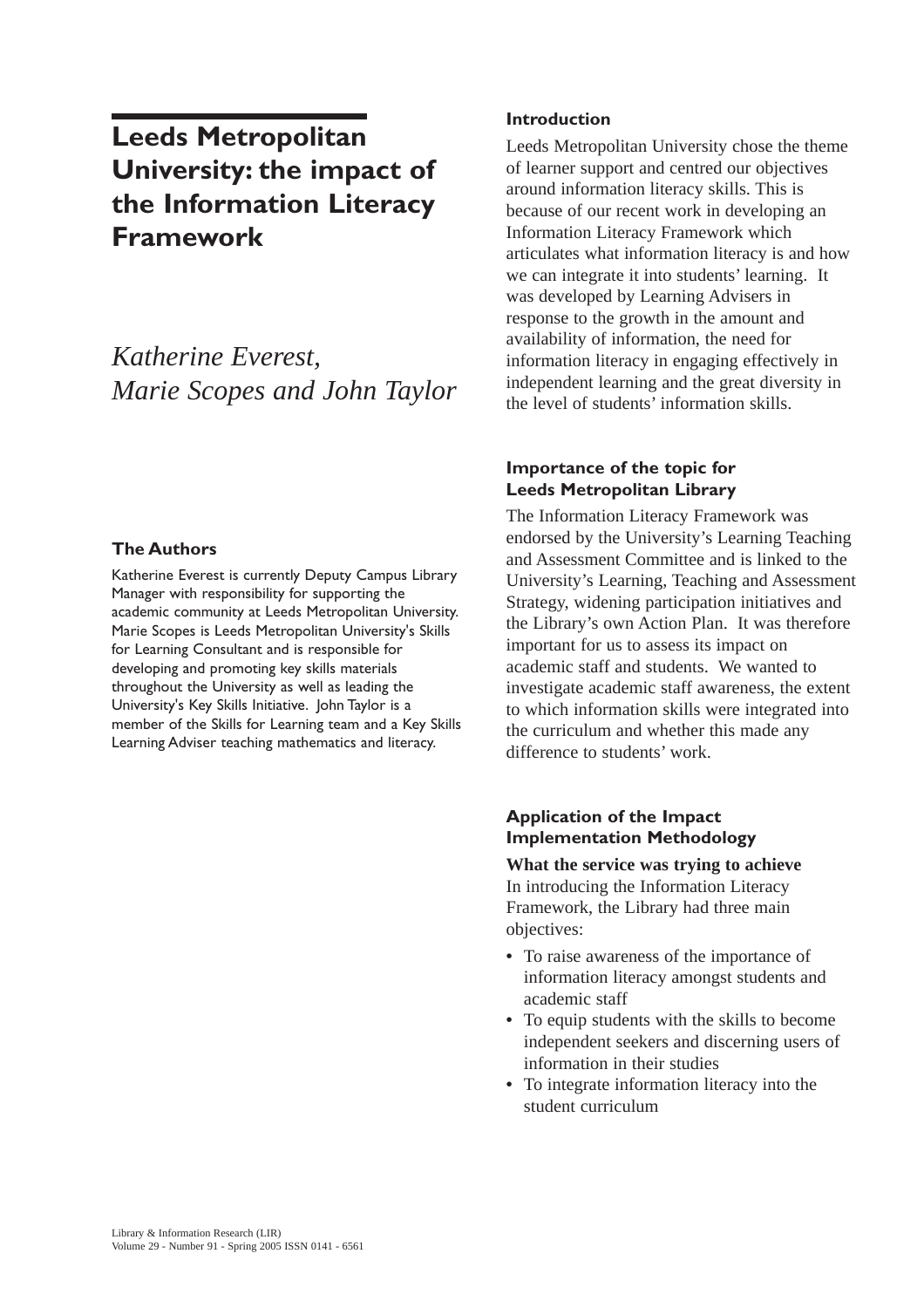## **Success criteria/Impact measures identified**

For each of these objectives, we identified success criteria and selected three which would help us to assess impact:

- **•** Academic staff are aware of the Information Literacy Framework
- **•** More diverse range of information sources cited in bibliographies
- **•** Evidence that information literacy is increasingly integrated into the curriculum

## **Evidence collected**

We decided on practical ways of collecting and evaluating evidence. Part of our strategy to promote the Framework was the distribution of a new booklet entitled 'Information Literacy at Leeds Metropolitan University' which was sent out to all academic staff. We decided to contact a sample number of academic staff after the booklet had been sent out to assess its impact in raising awareness.

For our second objective, we decided to analyse the quality of student bibliographies before and after a particular cohort had received information skills teaching.

The third objective focussed on the integration of information literacy into the curriculum. Each learning adviser began an audit of their information skills teaching to assess the current level of integration into the curriculum.

## **Methods used**

We followed up the distribution of the Information Literacy Framework booklet with face to face or telephone interviews to gauge how effective the booklet had been in raising awareness and to get further feedback from academic staff. Learning Advisers each contacted about ten members of staff in each School, a total of about 150 academic staff.

It was more challenging to assess whether the acquisition of information skills improves the quality of students' bibliographies. Learning advisers in three schools began reviewing a sample selection of student bibliographies in partnership with academic staff in areas where further integration of information skills teaching was planned. The subject areas are History and

Library & Information Research (LIR)

Politics, Economics with Business, and Business and Computing. A baseline 'before' review took place in 2004 with follow up reviews in 2005 and 2006 which may reveal if the implementation of the Information Literacy Framework had made any impact on students' information skills as evidenced by better bibliographies.

For the cohort of Business and Computing students, the Learning Adviser delivered a research session on Company/Business sources the content of which was agreed and discussed in meetings with the Module Leader. The Module Leader and the Learning Adviser analysed 10 random bibliographies and examined the quality, currency and balance of references against the agreed criteria. This exercise will be repeated in 2006 and 2007 with a further 10 bibliographies from the same group of students and any changes or improvements noted.

In partnership with the Course Leader, the Learning Adviser is analysing the bibliographies of a cohort of students of History and Politics over a period of 3 years, starting this academic year 2004/5. They began with an essay which the students completed before formal information literacy sessions took place. For subsequent assignments and bibliographies the students will receive information skills training and so these can be compared with the bibliographies of the initial assignment.

For students on the Economics for Business course, information skills sessions to prepare students for their dissertation have not been as well integrated into the curriculum as for Business Studies students. Together with the Course Leaders, the Learning Adviser has conducted a comparison of student dissertation bibliographies from 2003 between the two different courses. The Learning Adviser is analysing 10 dissertations from each group. In this academic year dissertation research is timetabled into the curriculum so any improvements in the standard of bibliographies can then be monitored on a yearly basis until 2006. It has been suggested that it would be useful to identify any correlation between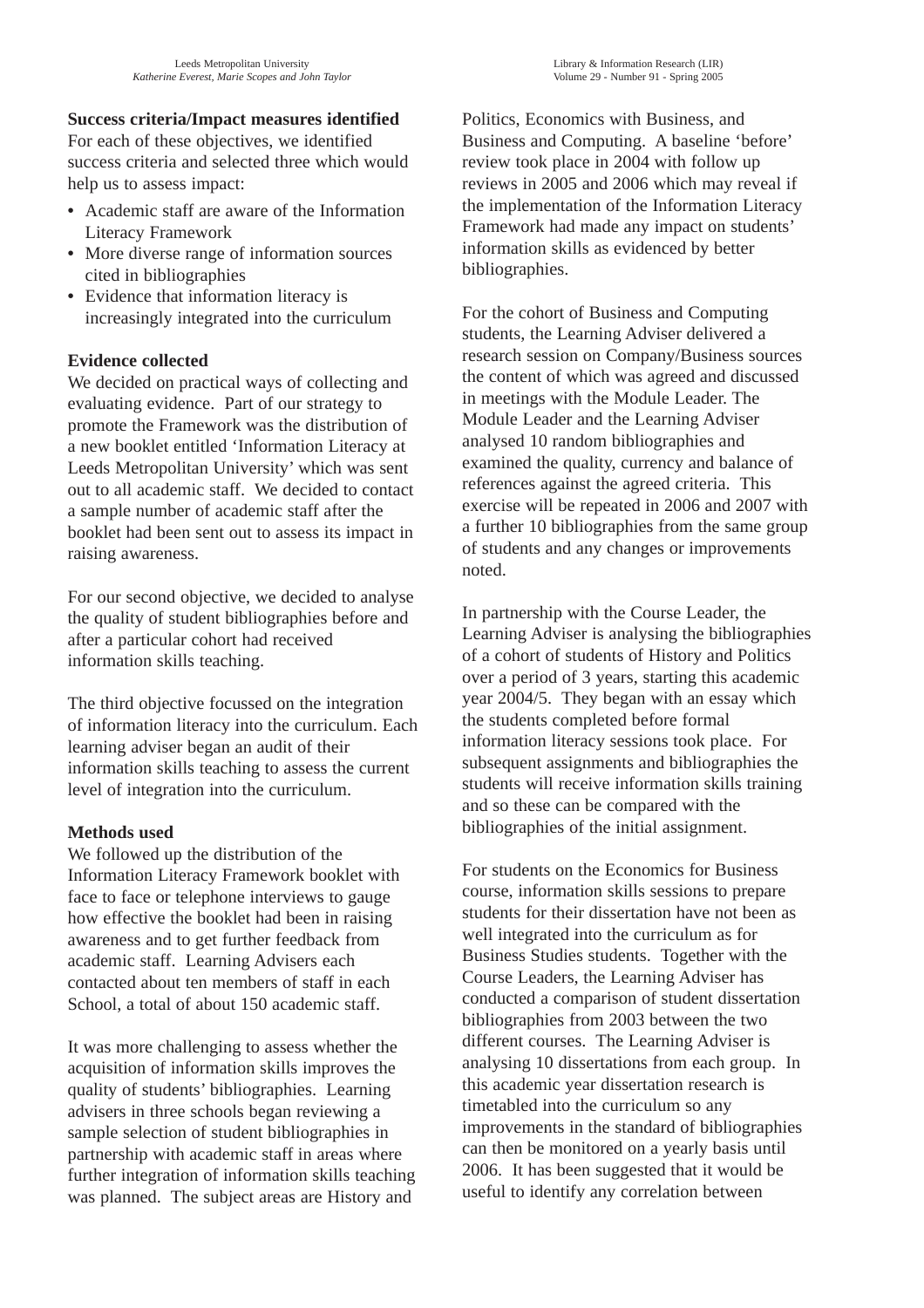classification of the dissertation and the breadth of the bibliography. The Learning Adviser will attempt to do this in partnership with the course leader and possibly feedback this type of information to students at the start of their final year.

All Learning advisers began an audit of their information skills teaching in 2003 to assess the current level of integration. The individual audits and action plans were completed in December 2003. These baseline audits will be followed up annually by the Learning Advisers to monitor progress and improvement.

#### **Particular research instruments of interest**

We used a simple questionnaire for the interviews conducted with academic staff to assess their awareness of the Information Literacy Framework. We asked if they had received the brochure, if they had read it and if so what they thought of the brochure and its content.

A checklist of criteria for analysing the quality of bibliographies was discussed and agreed with both learning advisers and academic staff.

Following discussion with the learning advisers, we produced a pro-forma to help them analyse their information skills teaching sessions. Each learning adviser then drew up an individual audit and action plan to address issues in their own area.

## **How the results have been used**

The results of the personal interviews with academic staff have been the most immediate, showing a marked difference between the Schools in terms of how many academic staff had actually read the booklet. Over 50% of the academic staff contacted had received and also read the booklet but around 20% of those who had received it had not yet read it. We were able to analyse the data on a School/Faculty basis and identify those where there is further work to be done in promoting the Framework.

The interviews themselves were very significant in raising awareness of information literacy and encouraged those contacted to read the Framework who otherwise might not have done so. We were of course able to identify staff who had not received it, or who had mislaid it. A great many of the interviews resulted in a discussion about the importance and relevance of information literacy in students' learning and how learning advisers and academic staff could work in partnership to support the integration of these skills into the curriculum.

Analysis of the comments has also been significant. There were a few negative comments both about the appearance of the booklet and its contents. For example, a very few felt that students already had information skills or were not hopeful that students would engage with information literacy teaching. One or two other comments suggested that the information in the booklet had not been fully understood. However the majority of comments were very positive indeed. Most academic staff liked the presentation of booklet, commenting that they thought it was well produced and made important points clearly. A number of academic staff asked how we were going to implement the framework stressing that it needed to be incorporated into course design. Some commented that they were already integrating information skills teaching but it was a good idea to formalise this.

Initial results from the analysis and comparison of student bibliographies suggest that teaching information skills does make a difference to their quality. For example the Business Studies dissertation bibliographies do appear superior to the Economics for Business ones when matched against the criteria. Analysis of student bibliographies in the two other subject areas is still at a preliminary stage in terms of comparison and progress.

The first teaching audits and action plans were completed in December 2003. These baseline audits are followed up annually to monitor progress and improvement and this process is